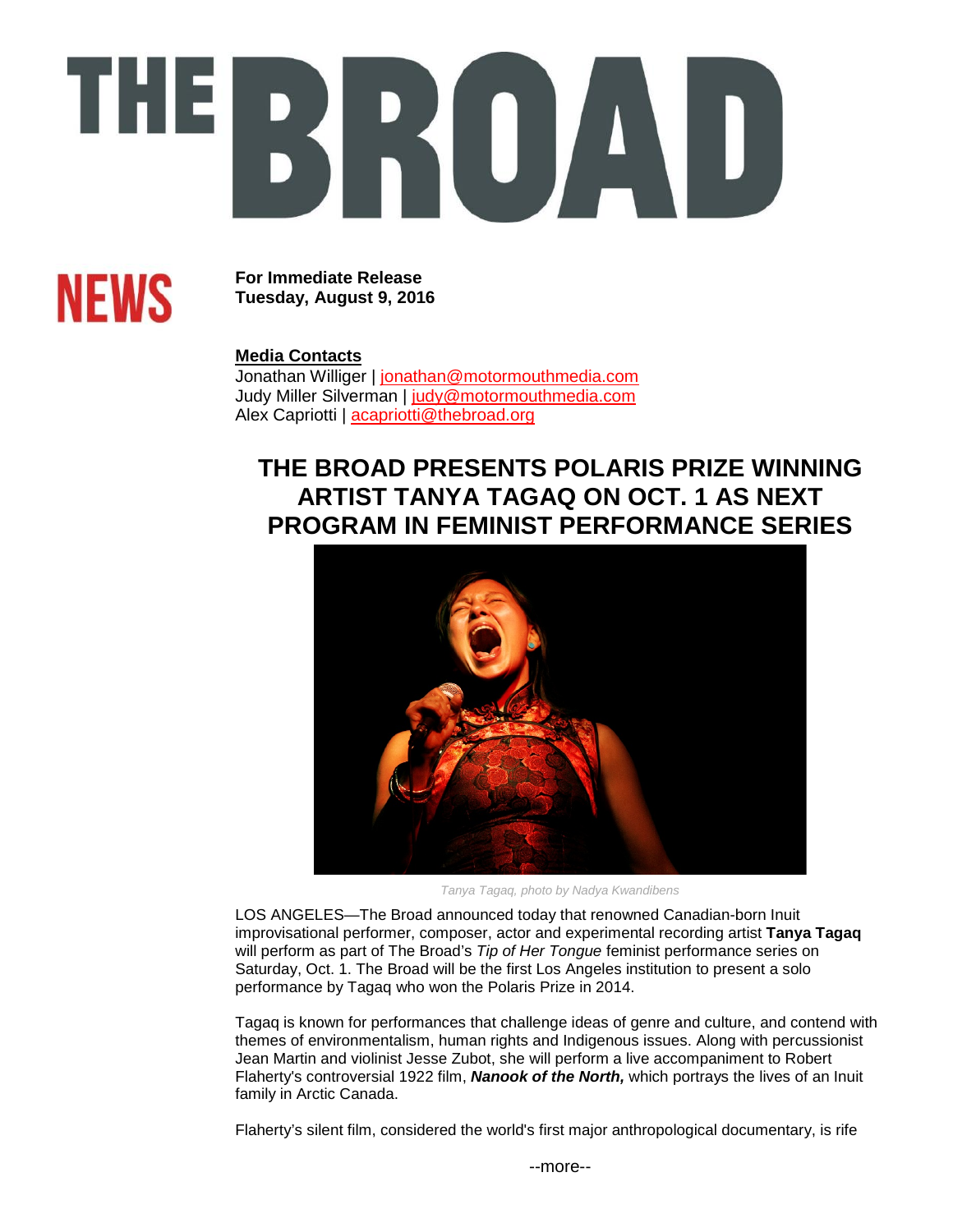with contradictions and incorrect assumptions about Inuit life that persist to this day. The director lived and worked with Inuit for years, but still included staged scenes of buffoonery and feigned Inuit ignorance of modern accoutrements. His film established a cinematic language for documentary filmmaking and for representing Indigenous Arctic people as outside Western culture.

"*The Tip of Her Tongue* series has featured women performance artists who work with language and the body. Their creative practices mirror those of visual artists in the Broad collection such as Kara Walker, Barbara Kruger, Ellen Gallagher or Jenny Saville, whose representations of the body in their artworks speak loudly about gender and politics in contemporary society," said Ed Patuto, director of audience engagement at The Broad. "Tagaq's performances are a powerful and punk-like physical reworking of an Indigenous art form. In *Nanook of the North*, she pairs her performance with the appropriated images of the Inuit people in Flaherty's film. In the same way that artists such as Kruger and Walker utilize appropriation to reframe perspectives of the female or African-American body, Tagaq utilizes her body and voice to recontextualize Flaherty's and our commonly accepted views of Indigenous peoples."

One of Tagaq's most celebrated projects is the artist's reclamation of Flaherty's controversial film through this performance. Tagaq sings over the film, and makes it mean something different. Drawing on her childhood on Nunavut's Victoria Island, and on her mother's memories of forced relocation from the film's Northern Quebec location, Tagaq's sense of the sound of the Arctic spaces shown in the film transforms the images, adding tremendous depth to a complex mix of beautiful representations and racially charged clichés. Her improvisations and expression ferociously refute lazy assumptions about contemporary, experimental Indigenous art's relationship to tradition, a style she has perfected over a decade of performances on major stages worldwide.

"Tanya Taqaq is not only an internationally celebrated vocal artist, she is also a feminist activist associated with the fight for justice on behalf of Indigenous women," said Jennifer Doyle, professor of English at UC Riverside and guest curator of *The Tip of Her Tongue* series. "Her *Nanook* performance is an intense occupation of history; a disorienting layering of the past and the present. *The Tip of Her Tongue* foregrounds experimental performance that pushes the envelope—in terms of genre, and in terms of what can be said, and how. As an artist, Tagaq explores the edges of music, performance and noise. Hers is a profoundly feminist and decolonizing practice."

Tickets for the Saturday, Oct. 1 performance of *The Tip of Her Tongue: Tanya Tagaq in Concert with Nanook of the North* are \$30 and will go on sale Monday, Aug. 15 at 12 p.m. PT at [thebroad.org/programs.](http://www.thebroad.org/programs) The performance will take place at the Zipper Concert Hall at The Colburn School, just across the street from The Broad in downtown Los Angeles.

Tanya Tagaq in concert with *Nanook of the North* was commissioned by the Toronto International Film Festival, where it premiered to critical acclaim in 2012 as part of TIFF First Nations. Since then, she has performed unique iterations of *Nanook of the North* at Lincoln Center, the Mondavi Center (Bay Area), Luminato (Toronto), PUSH International Film Festival (Vancouver) and Helsinki Festival.

#### **About Tanya Tagaq**

Tanya Tagaq won the 2014 Polaris Music Prize for *Animism*, an album which disrupted the music world in Canada and beyond with its powerfully original vision. Tagaq joined Björk on her 2000 world tour and album Medúlla. She was named one the "10 new artists to know in 2015" by Rolling Stone. Tagaq contorts elements of punk, metal and electronica into a complex and contemporary sound that begins in breath, a communal and fundamental phenomenon. Tagaq will be releasing the follow-up to *Animism* this fall on Six Shooter Records.

While 2014's Polaris Music Prize win signaled an awakening to Tagaq's art and messages, she has been touring and collaborating with an elite international circle of artists for over a decade. Tagaq's improvisational approach lends itself to collaboration across genres, and recent projects have pulled her in vastly different directions, from contributing guest vocals to